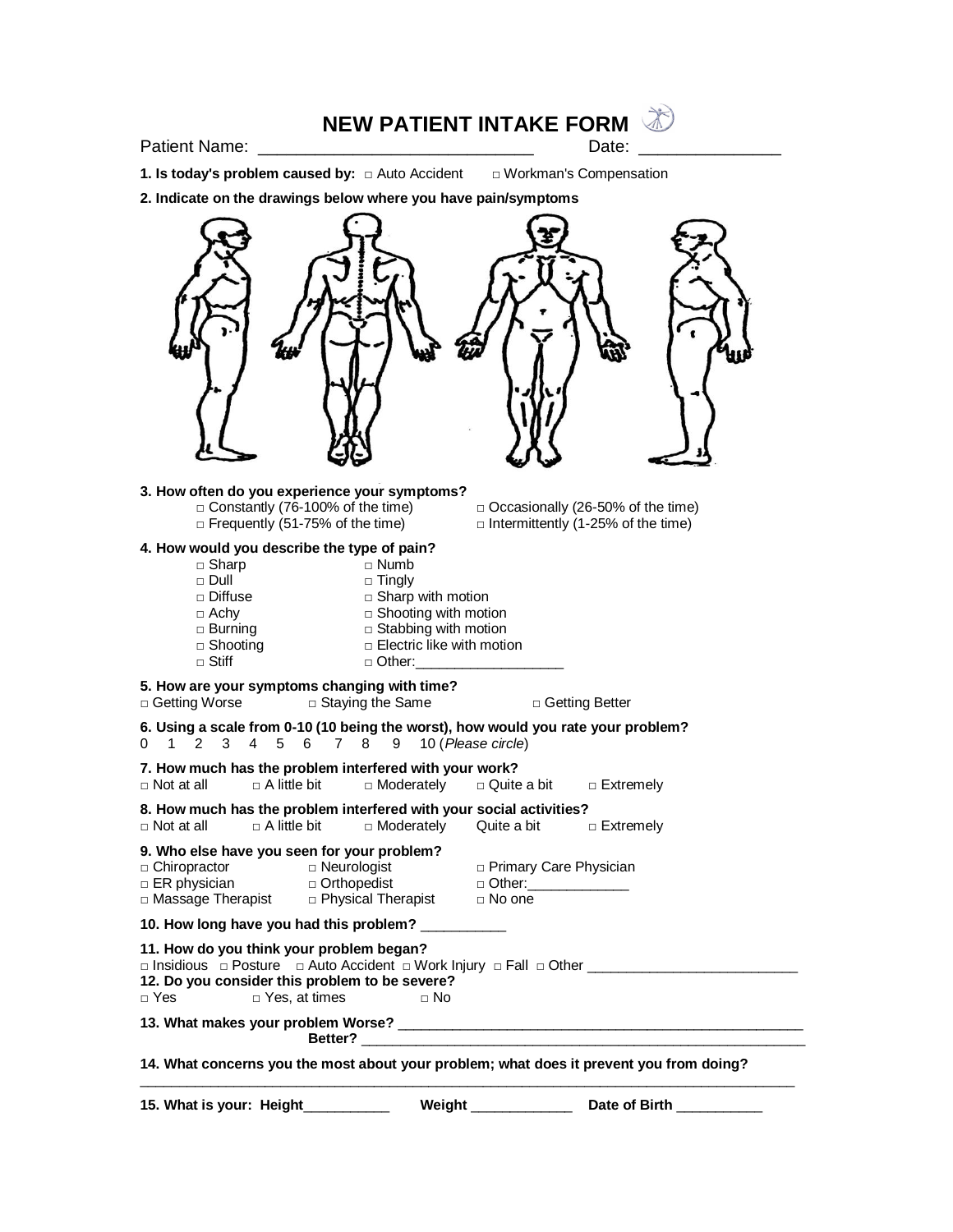|                   | Occupation <b>_</b>                                                              |                        |                               |                     |                     |                                                                                                                                                                                                              |  |  |  |
|-------------------|----------------------------------------------------------------------------------|------------------------|-------------------------------|---------------------|---------------------|--------------------------------------------------------------------------------------------------------------------------------------------------------------------------------------------------------------|--|--|--|
|                   | 16. How would you rate your overall Health?<br>□ Excellent<br>□ Very Good        | $\Box$ Good            | □ Fair                        | $\Box$ Poor         |                     |                                                                                                                                                                                                              |  |  |  |
|                   |                                                                                  |                        |                               |                     |                     |                                                                                                                                                                                                              |  |  |  |
|                   | 17. What type of exercise do you do?                                             |                        |                               |                     |                     |                                                                                                                                                                                                              |  |  |  |
|                   | $\Box$ Stenuous<br>□ Moderate                                                    | $\Box$ Light           | □ None                        |                     |                     |                                                                                                                                                                                                              |  |  |  |
|                   | 18. Indicate if you have any immediate family members with any of the following: |                        |                               |                     |                     |                                                                                                                                                                                                              |  |  |  |
|                   | □ Rheumatoid Arthritis                                                           |                        | □ Diabetes                    |                     |                     | $\Box$ Lupus                                                                                                                                                                                                 |  |  |  |
| □ Heart Problems  |                                                                                  |                        | □ Cancer                      |                     | $\sqcap$ ALS        |                                                                                                                                                                                                              |  |  |  |
|                   |                                                                                  |                        |                               |                     |                     |                                                                                                                                                                                                              |  |  |  |
|                   |                                                                                  |                        |                               |                     |                     | 19. For each of the conditions listed below, place a check in the "past" column if you have had the<br>condition in the past. If you presently have a condition listed below, place a check in the "present" |  |  |  |
|                   | column.                                                                          |                        |                               |                     |                     |                                                                                                                                                                                                              |  |  |  |
|                   | <b>Past Present</b>                                                              |                        | Past Present                  |                     |                     | Past Present                                                                                                                                                                                                 |  |  |  |
| $\Box$            | □ Headaches                                                                      | $\Box$                 | □ High Blood Pressure         |                     | $\Box$              | □ Diabetes                                                                                                                                                                                                   |  |  |  |
| $\Box$            | □ Neck Pain                                                                      | $\Box$                 | □ Heart Attack                |                     | $\Box$              | □ Excessive Thirst                                                                                                                                                                                           |  |  |  |
| $\Box$            | D Upper Back Pain                                                                | $\Box$                 | □ Chest Pains                 |                     | $\Box$              | □ Frequent Urination                                                                                                                                                                                         |  |  |  |
| $\Box$            | □ Mid Back Pain                                                                  | $\Box$                 | $\Box$ Stroke                 |                     | $\Box$              | □ Smoking/Tobacco Use                                                                                                                                                                                        |  |  |  |
| $\Box$            | □ Low Back Pain                                                                  | $\Box$                 | $\Box$ Angina                 |                     | $\Box$              | □ Drug/Alcohol Dependance                                                                                                                                                                                    |  |  |  |
| $\Box$            | □ Shoulder Pain                                                                  | $\Box$                 | □ Kidney Stones               |                     | $\Box$              | $\Box$ Allergies                                                                                                                                                                                             |  |  |  |
| $\Box$            | □ Elbow/Upper Arm Pain                                                           | $\Box$                 | □ Kidney Disorders            |                     | $\Box$              | □ Depression                                                                                                                                                                                                 |  |  |  |
| $\Box$            | □ Wrist Pain                                                                     | $\Box$                 | $\Box$ Bladder Infection      |                     | $\Box$              | □ Systemic Lupus                                                                                                                                                                                             |  |  |  |
| $\Box$            | □ Hand Pain                                                                      | $\Box$                 | □ Painful Urination           |                     | $\Box$              | □ Epilepsy                                                                                                                                                                                                   |  |  |  |
| $\Box$            | □ Hip Pain                                                                       | $\Box$                 | □ Loss of Bladder Control □   |                     |                     | □ Dermatitis/Eczema/Rash                                                                                                                                                                                     |  |  |  |
| $\Box$            | D Upper Leg Pain                                                                 | $\Box$                 | □ Prostate Problems           |                     | $\Box$              | □ HIV/AIDS                                                                                                                                                                                                   |  |  |  |
| $\Box$            | □ Knee Pain                                                                      | $\Box$                 | □ Abnormal Weight Gain/Loss   |                     |                     |                                                                                                                                                                                                              |  |  |  |
| $\Box$            | □ Ankle/Foot Pain                                                                | $\Box$                 | $\Box$ Loss of Appetite       |                     |                     | <b>For Females Only</b>                                                                                                                                                                                      |  |  |  |
| $\Box$            | □ Jaw Pain                                                                       | $\Box$                 | □ Abdominal Pain              |                     | $\Box$              | □ Birth Control Pills                                                                                                                                                                                        |  |  |  |
| $\Box$            | □ Joint Pain/Stiffness                                                           | $\Box$                 | □ Ulcer                       |                     | $\Box$              | □ Hormonal Replacement                                                                                                                                                                                       |  |  |  |
| $\Box$            | $\Box$ Arthritis                                                                 | $\Box$                 | $\Box$ Hepatitis              |                     | $\Box$              | □ Pregnancy                                                                                                                                                                                                  |  |  |  |
| $\Box$            | $\Box$ Rheumatoid Arthritis                                                      | $\Box$                 | □ Liver/Gall Bladder Disorder |                     |                     |                                                                                                                                                                                                              |  |  |  |
| $\Box$            | □ Cancer                                                                         | $\Box$                 | □ General Fatigue             |                     |                     |                                                                                                                                                                                                              |  |  |  |
| $\Box$            | $\Box$ Tumor                                                                     | $\Box$                 | □ Muscular Incoordination     |                     |                     |                                                                                                                                                                                                              |  |  |  |
| $\Box$            | $\Box$ Asthma                                                                    | $\Box$                 | □ Visual Disturbances         |                     |                     |                                                                                                                                                                                                              |  |  |  |
| $\Box$            | □ Chronic Sinusitis                                                              | $\Box$                 | $\Box$ Dizziness              |                     |                     |                                                                                                                                                                                                              |  |  |  |
| $\Box$            | $\Box$ Other:                                                                    |                        |                               |                     |                     |                                                                                                                                                                                                              |  |  |  |
|                   |                                                                                  |                        |                               |                     |                     |                                                                                                                                                                                                              |  |  |  |
|                   | 20. List all prescription medications you are currently taking:                  |                        |                               |                     |                     |                                                                                                                                                                                                              |  |  |  |
|                   |                                                                                  |                        |                               |                     |                     |                                                                                                                                                                                                              |  |  |  |
|                   | 21. List all of the vitamins and/or supplements you are currently taking:        |                        |                               |                     |                     |                                                                                                                                                                                                              |  |  |  |
|                   |                                                                                  |                        |                               |                     |                     |                                                                                                                                                                                                              |  |  |  |
|                   | 22. List all surgical procedures you have had:                                   |                        |                               |                     |                     |                                                                                                                                                                                                              |  |  |  |
|                   |                                                                                  |                        |                               |                     |                     |                                                                                                                                                                                                              |  |  |  |
|                   |                                                                                  |                        |                               |                     |                     |                                                                                                                                                                                                              |  |  |  |
|                   | 23. What activities do you do at work?                                           |                        |                               |                     |                     |                                                                                                                                                                                                              |  |  |  |
| <sub>⊓</sub> Sit: |                                                                                  | $\Box$ Most of the day |                               |                     | $\Box$ Half the day | $\Box$ A little of the day                                                                                                                                                                                   |  |  |  |
| □ Stand:          |                                                                                  | $\Box$ Most of the day |                               | □ Half the day      |                     | $\Box$ A little of the day                                                                                                                                                                                   |  |  |  |
| □ Computer work:  |                                                                                  | $\Box$ Most of the day |                               | $\Box$ Half the day |                     | $\Box$ A little of the day                                                                                                                                                                                   |  |  |  |

## **24. What activities do you do outside of work?**

| 25. Have you ever been hospitalized? $\Box$ No $\Box$ Yes          |  |  |       |  |  |  |
|--------------------------------------------------------------------|--|--|-------|--|--|--|
| 26. Have you ever seen a chiropractor before? $\Box$ No $\Box$ Yes |  |  |       |  |  |  |
| 27. Have you had significant past trauma? $\Box$ No $\Box$ Yes     |  |  |       |  |  |  |
| 28. Anything else pertinent to your visit today?                   |  |  |       |  |  |  |
|                                                                    |  |  | Date: |  |  |  |

□ On the phone: □ Most of the day □ Half of the day □ A little of the day